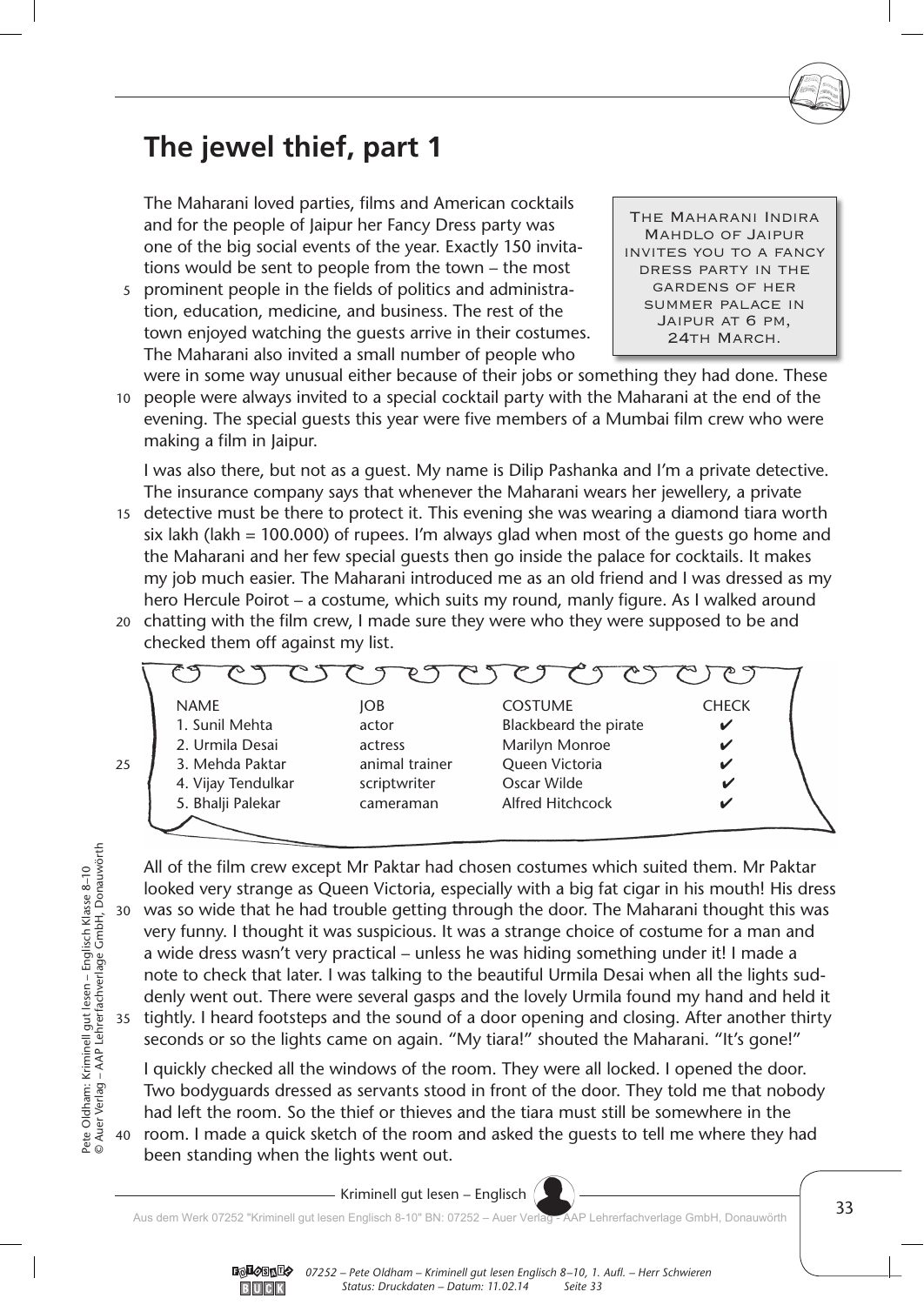

1. Are the following statements true (T), or false (F)? Correct the false statements.

| 1. This story takes place in Africa.                             |  |
|------------------------------------------------------------------|--|
| 2. The Maharani has a fancy dress party every month.             |  |
| 3. She always invites local VIPs to her parties.                 |  |
| 4. The film crew was from a big Hollywood studio.                |  |
| 5. Mr Paktar is a smoker.                                        |  |
| 6. Dilip Pashanka was also one of the Maharani's special guests. |  |
| 7. Mr Pashanka is a thin man.                                    |  |

Corrections:



2. Who do you suspect? There are two clues in the text and one in the sketch. Can you find them? Discuss your ideas with a partner.



3. Who do you think stole the tiara and how? Discuss your ideas with a partner.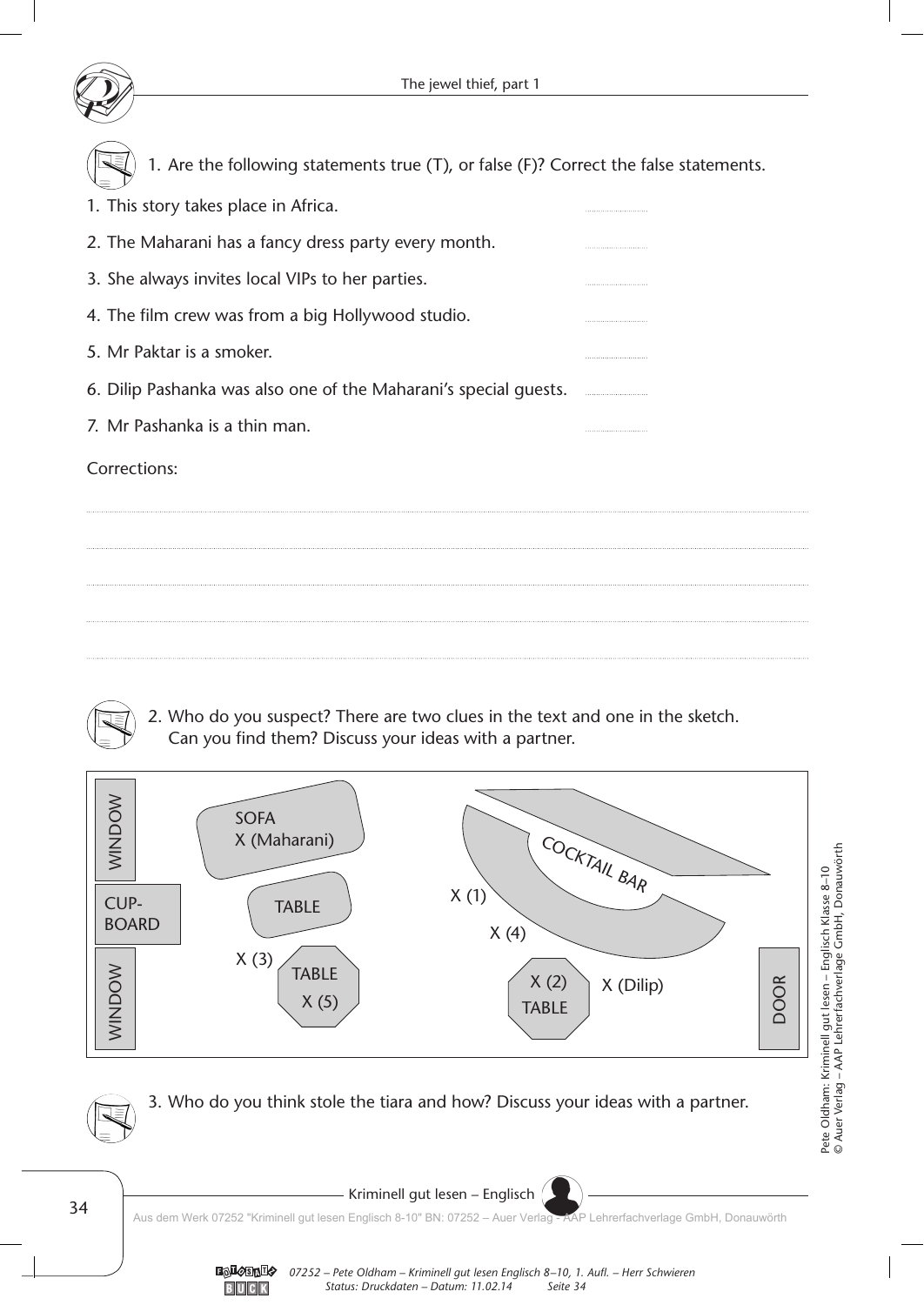

## **The jewel thief, part 2**

The person I suspected was Medha Paktar, the animal trainer. If he had known that the Maharani would wear her tiara, he could have trained some animal to steal it. Perhaps he had brought the animal into the room under his wide dress. I asked the

- two bodyguards to step into the room and search Mr Paktar, who protested loudly. 45 I didn't expect them to find anything, but I had to check. The bodyguards found nothing. Mr Paktar laughed at me and lit another cigar. I looked at the other guests. They all looked frightened and I didn't think they could hide an animal and a tiara under their costumes. The lovely Miss Desai smiled at me.
- "Would you like to search me next?" I smiled back and kissed her hand. "Perhaps later, if I may." There was nothing that she could hide under that costume! I looked around the room and pointed to the cupboard between the two windows. Mr Paktar stopped smiling. I asked the bodyguards to look inside. They found a strange monkey with big eyes. It had a bag 50
- around its neck with the tiara inside. 55

Mr Paktar ran for the door, but he couldn't get through it. The Maharani erupted into laughter and the other guests joined her.

"I never did like the fat so-and-so!" said Miss Desai, "or his smelly cigars."

 "What an interesting evening," said the Maharani. "How about another cocktail? Do any of you know how to make a Harvey Wallbanger?" 60

We found out later that the animal was an owl monkey from South America and they can see very well in the dark. Mr Paktar must have had an accomplice in the palace. Someone had told him about the tiara and had switched off the lights. We never found out who it was and Mr Paktar wouldn't tell us. Well, you can't

win them all! 65



 $-$  Kriminell gut lesen – Englisch  $\left( \right.$